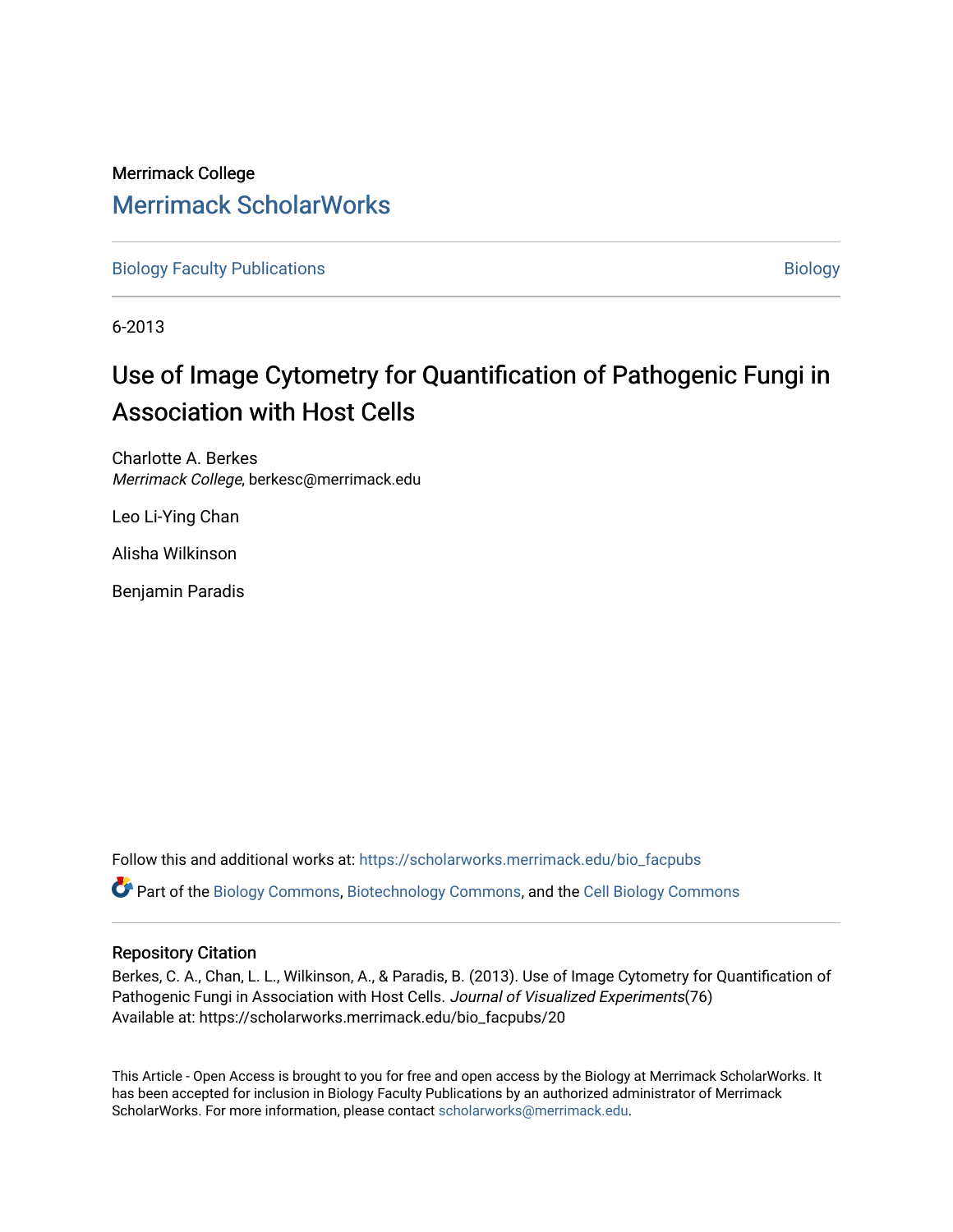## **Video Article Use of Image Cytometry for Quantification of Pathogenic Fungi in Association with Host Cells**

Charlotte Berkes<sup>1,2</sup>, Leo Li-Ying Chan<sup>2,3</sup>, Alisha Wilkinson<sup>1,2,3</sup>, Benjamin Paradis<sup>2,3</sup>

<sup>1</sup>Department of Biology, Merrimack College

<sup>2</sup>Center for Biotechnology and Biomedical Sciences, Merrimack College

<sup>3</sup>Department of Technology R&D, Nexcelom Bioscience LLC

Correspondence to: Charlotte Berkes at [berkesc@merrimack.edu](mailto:berkesc@merrimack.edu)

URL:<http://www.jove.com/video/50599> DOI: [doi:10.3791/50599](http://dx.doi.org/10.3791/50599)

Keywords: Infection, Issue 76, Microbiology, Infectious Diseases, Medicine, Immunology, Cellular Biology, Molecular Biology, Genetics, Pathology, Mycology, Bacteria, Macrophages, Fungi, Candida, Candida albicans, yeast, Histoplasma, Image cytometry, macrophage, fungus, propidium iodide, acridine orange, Cellometer Vision, cell, imaging, cell culture

#### Date Published: 6/19/2013

Citation: Berkes, C., Chan, L.L.Y., Wilkinson, A., Paradis, B. Use of Image Cytometry for Quantification of Pathogenic Fungi in Association with Host Cells. *J. Vis. Exp.* (76), e50599, doi:10.3791/50599 (2013).

#### **Abstract**

Studies of the cellular pathogenesis mechanisms of pathogenic yeasts such as *Candida albicans*, *Histoplasma capsulatum*, and *Cryptococcus neoformans* commonly employ infection of mammalian hosts or host cells (*i.e.* macrophages) followed by yeast quantification using colony forming unit analysis or flow cytometry. While colony forming unit enumeration has been the most commonly used method in the field, this technique has disadvantages and limitations, including slow growth of some fungal species on solid media and low and/or variable plating efficiencies, which is of particular concern when comparing growth of wild-type and mutant strains. Flow cytometry can provide rapid quantitative information regarding yeast viability, however, adoption of flow cytometric detection for pathogenic yeasts has been limited for a number of practical reasons including its high cost and biosafety considerations. Here, we demonstrate an image-based cytometric methodology using the Cellometer Vision (Nexcelom Bioscience, LLC) for the quantification of viable pathogenic yeasts in co-culture with macrophages. Our studies focus on detection of two human fungal pathogens: *Histoplasma capsulatum* and *Candida albicans*. *H. capsulatum* colonizes alveolar macrophages by replicating within the macrophage phagosome, and here, we quantitatively assess the growth of *H. capsulatum* yeasts in RAW 264.7 macrophages using acridine orange/propidium iodide staining in combination with image cytometry. Our method faithfully recapitulates growth trends as measured by traditional colony forming unit enumeration, but with significantly increased sensitivity. Additionally, we directly assess infection of live macrophages with a GFP-expressing strain of *C. albicans*. Our methodology offers a rapid, accurate, and economical means for detection and quantification of important human fungal pathogens in association with host cells.

#### **Video Link**

The video component of this article can be found at <http://www.jove.com/video/50599/>

#### **Introduction**

Studies of pathogenic fungi in association with their hosts and/or host cells often require quantification of viable fungal cells over a time course or under different infection conditions. Enumeration of colony forming units (CFU) is the standard method by which the number of viable fungal cells has been measured, however, this technique has several drawbacks and limitations. First, many fungal species are slow-growing. Growth of visible colonies on solid media can take 1-2 weeks, significantly slowing the pace of research. Second, manipulation of samples during CFU plating is a laborious process, since several dilutions must be plated to ensure a countable number of colonies. Third, the number of CFU is typically lower than the number of viable organisms plated because the plating efficiency is well below 100%. For example, plating efficiencies for the dimorphic fungal pathogen *Histoplasma capsulatum* can be as high as 90%, but are routinely as low as 30% and are even lower (10%) for the related fungal dimorph *Paracoccidioides brasiliensis* <sup>1, 2</sup>. Plating efficiency for *Candida albicans* is also subject to variability <sup>3</sup>. Finally, CFU analysis accounts for only live and actively dividing cells capable of establishing growth on solid media, whereas in many situations, it would be useful to determine the presence and concentration of dead and/or metabolically inactive cells.

Previously, flow cytometric methods for quantification of several pathogenic fungal species has been described <sup>4-6</sup>. However, due to biosafety containment issues involved with using biosafety level 2 (BSL2) or BSL3-level pathogens on shared flow cytometers, adoption of this technique has been limited. Like flow cytometry, image cytometry is a sensitive and rapid method of cell quantification. However, image cytometry can be performed at a fraction of the cost with comparable results<sup>7-11</sup>. Here, we describe methods for performing image cytometry of pathogenic fungi in association with host cells. We demonstrate our methods using two human fungal pathogens: *Histoplasma capsulatum* and *Candida albicans*. *H. capsulatum* is a dimorphic fungal pathogen that causes respiratory disease; in humans, it grows as budding yeast and replicates within alveolar macrophages. *Candida albicans* is a human commensal species that occasionally causes candidiasis. We show that image cytometry allows rapid quantification of these yeasts, together with visualization capability.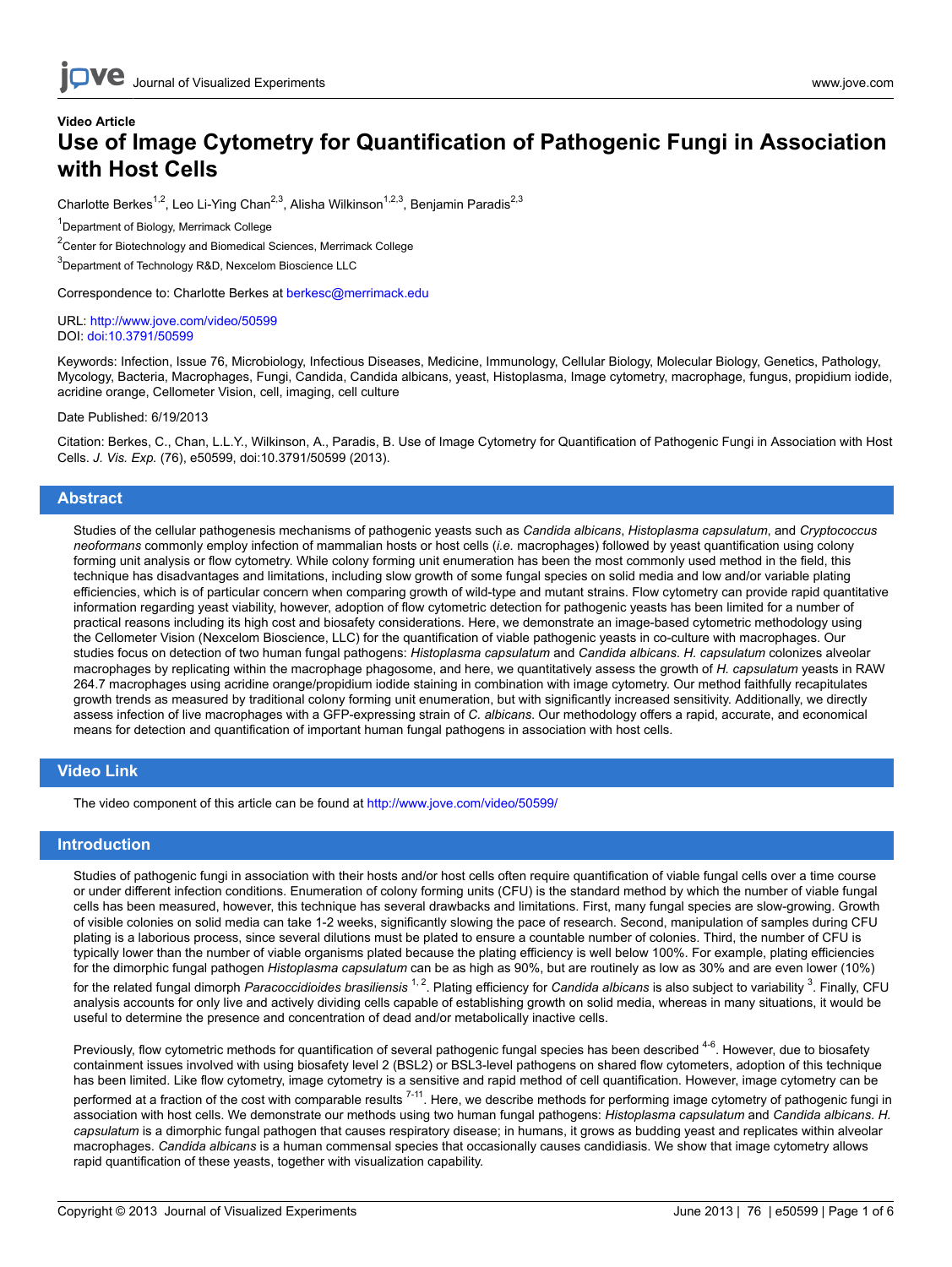#### **Protocol**

## **1. Infection of Macrophages with** *H. capsulatum, C. albicans*

- 1. 16 hr prior to infection, seed macrophages at desired density in 24-well plates. In this protocol, a density of 3.0 x 10<sup>5</sup> cells/well was used.
- 2. Add fungal cells in log-phase growth at a desired multiplicity of infection (MOI). This protocol can accommodate a range of MOI (0.2 5.0). For the infection of RAW264.7 macrophages with *H. capsulatum*, we used an MOI of 0.2.
- 3. Following 1.5 hr to allow for phagocytosis, wash macrophages three times with PBS to remove extracellular fungi.
- 4. Incubate for desired number of hours prior to sample analysis. At low MOI (0.2 in our experiment), infected macrophage cells remain viable for several days, and samples can be analyzed approximately every 12-24 hr.

## **2. Macrophage Lysis**

- 1. To liberate fungi from macrophage cells, remove media, wash 3 times with PBS, and add 0.5 ml sterile water. Under these conditions, macrophages will lyse and fungal cells will remain intact.
- 2. Incubate for 5 min at room temperature.
- 3. Transfer lysate to sterile tube, keep on ice.
- 4. Transfer 20 μl lysate to a separate tube, then add 20 μl AO/PI solution. Proceed directly to step 5: "Sample Preparation for Image Cytometric Analysis"

## **3. CFU Plating**

- 1. Perform ten-fold dilution of lysates (from step 2.3) in media.
- 2. Plate 100 µl of each dilution, in duplicate, on HMM-agarose plates. Incubate plates in a humidified chamber at 37 °C with 5% CO<sub>2</sub> for 7-8 days.
- 3. Manually count colonies on plates displaying a minimum of 100 and a maximum of 1,000 distinct colonies.

## **4. Visualization of Fungi within Live Macrophages**

- 1. To collect live macrophages, wash cells 3 times with PBS. Add 0.5 ml PBS and incubate for 30 min at 4 °C.
- 2. To remove macrophages from tissue culture wells, gently pipette up and down several times. Transfer liquid to sterile tube, keep on ice.
- 3. Transfer 20 μl sample to a separate tube, then add 20 μl AO/PI solution. Proceed directly to step 5: "Sample Preparation for Image Cytometric Analysis".

## **5. Sample Preparation for Image Cytometric Analysis**

- 1. Pipette the target sample thoroughly and then transfer 20 μl of sample into the disposable cell counting chamber.
- 2. Allow the cells to settle in the chamber for 30 sec.
- 3. Insert counting chamber into the image cytometer.

### **6. Cellometer Instrument Setup**

- 1. Insert the Fluorescence Optics Modules: VB-535-402 and VB-660-502 into the system and make sure they are locked in place.
	- 1. VB-535-402 (excitation at 475 nm, emission at 535 nm) is used for acridine orange and GFP detection.
	- 2. VB-660-502 (excitation at 540 nm, emission at 660 nm) is used for propidium iodide detection.
- 2. Turn on the image cytometer and open the accompanying software.

## **7. Cellometer Software Setup**

- 1. Select the preset "Assay Type" and "Cell Type" in the Assay Dropdown Menu.
	- 1. For viability, the assay is optimized for acridine orange and propidium iodide detection.
	- 2. For detection of *Candida albicans* infection, the assay is optimized for GFP detection.
- 2. Select "Options" on the top and click on "Take Background Image", and allow the operation to complete.
- 3. Click on "Preview Bright-Field Image".

### **8. Image Acquisition Procedure**

- 1. Insert the prepared sample chamber into the image cytometer.
- 2. Use the focus knob and adjust the focus.
- 3. Once in focus, click on "Count", and allow the image acquisition operation to complete.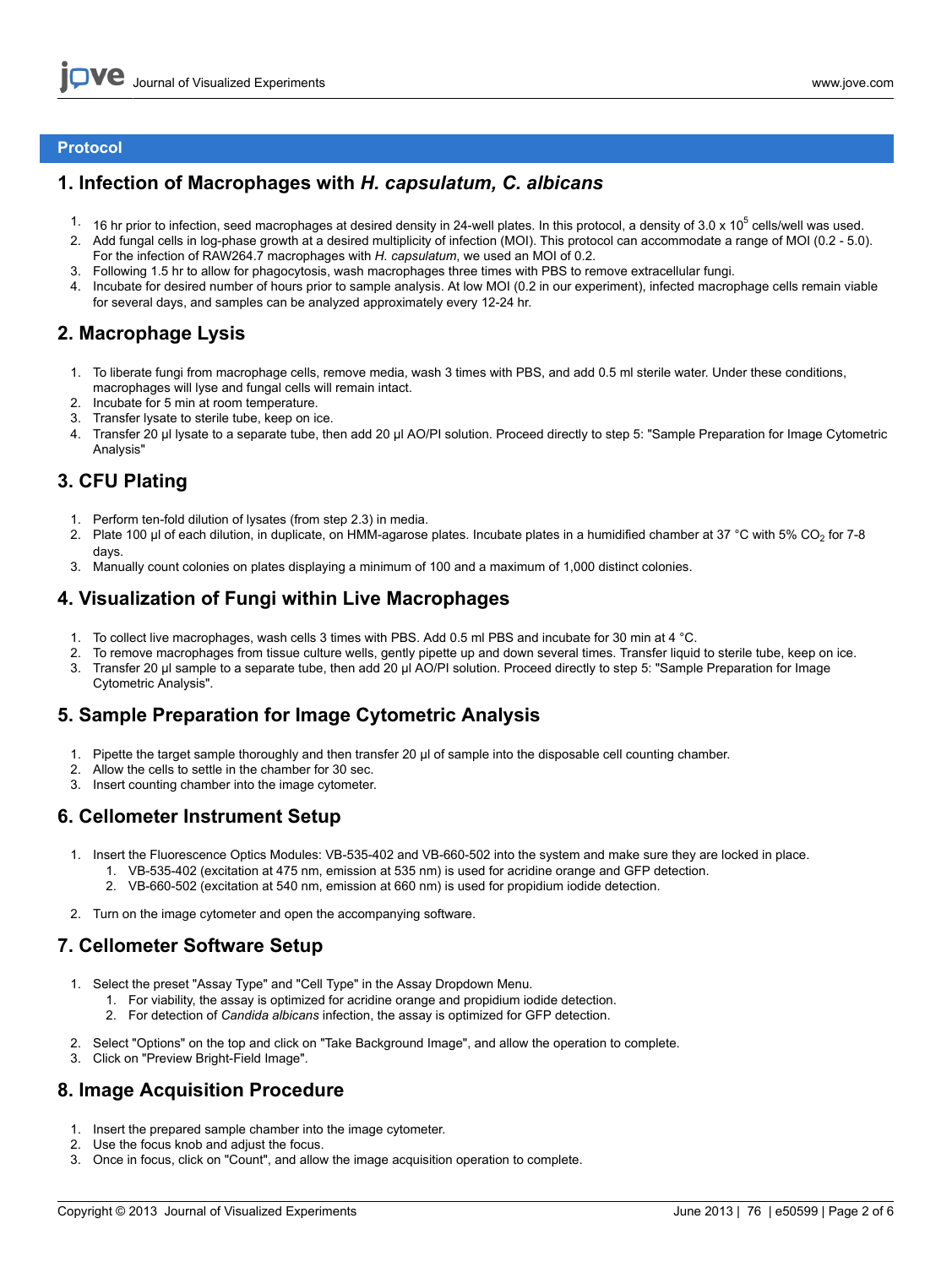4. Remove the disposable counting chamber and dispose of appropriately.

## **9. Image Data Analysis**

- 1. Concentration and viability measurement
	- 1. Once the counting is completed, the concentration and viability of the target cells are displayed in the result page.
	- 2. Click on "Export" to export the data into FCS Express 4 for cell population analysis of GFP in the *Candida albicans* infection experiment.
- 2. FCS Express analysis of *Candida albicans*-infected cells
	- 1. Import the ".NXDAT" file into FCS Express 4 and plot the results in a fluorescence histogram.
	- 2. Apply cell population gate to the histogram to determine the population percentages of *Candida albicans*-infected cells.

#### **Representative Results**

We used the Cellometer Vision image cytometer to monitor growth of *H. capsulatum* in macrophage cells. RAW 264.7 cells were infected with *H. capsulatum* yeast cells and at various time points, samples were subjected to AO/PI staining followed by image-based cytometric analysis. In parallel, samples were analyzed by traditional CFU enumeration. At each time point, samples were incubated in water to lyse macrophages, and the liberated yeast cells were identified by the Cellometer Vision software (**Figures 1a** and **1b**). We observe highly comparable trends in the concentration of viable yeasts as detected by image-based cytometric analysis and CFU enumeration at each time point (**Figure 1c**). As expected, the absolute number of live yeasts detected by AO/PI staining was consistently higher than the number of yeasts capable of colony formation on solid medium as assessed by CFU analysis, highlighting significant numbers of viable but non-cultivatable cells.

Visualization of fungal cells within live macrophages can be accomplished using GFP-expressing yeast strains. Bone marrow-derived macrophages (BMDM) were infected with *C. albicans* yeast cells expressing green fluorescent protein (GFP) under control of the ADH1 promoter 12 (**Figure 2a**). Infection of BMDM with GFP-*C. albicans* yeasts at multiplicities of infection (MOI) ranging from 0.1-10 corresponded to incremental increases in GFP intensity within infected macrophages (**Figure 2a**) as well as total percentage of infected macrophages (**Figure 2b**).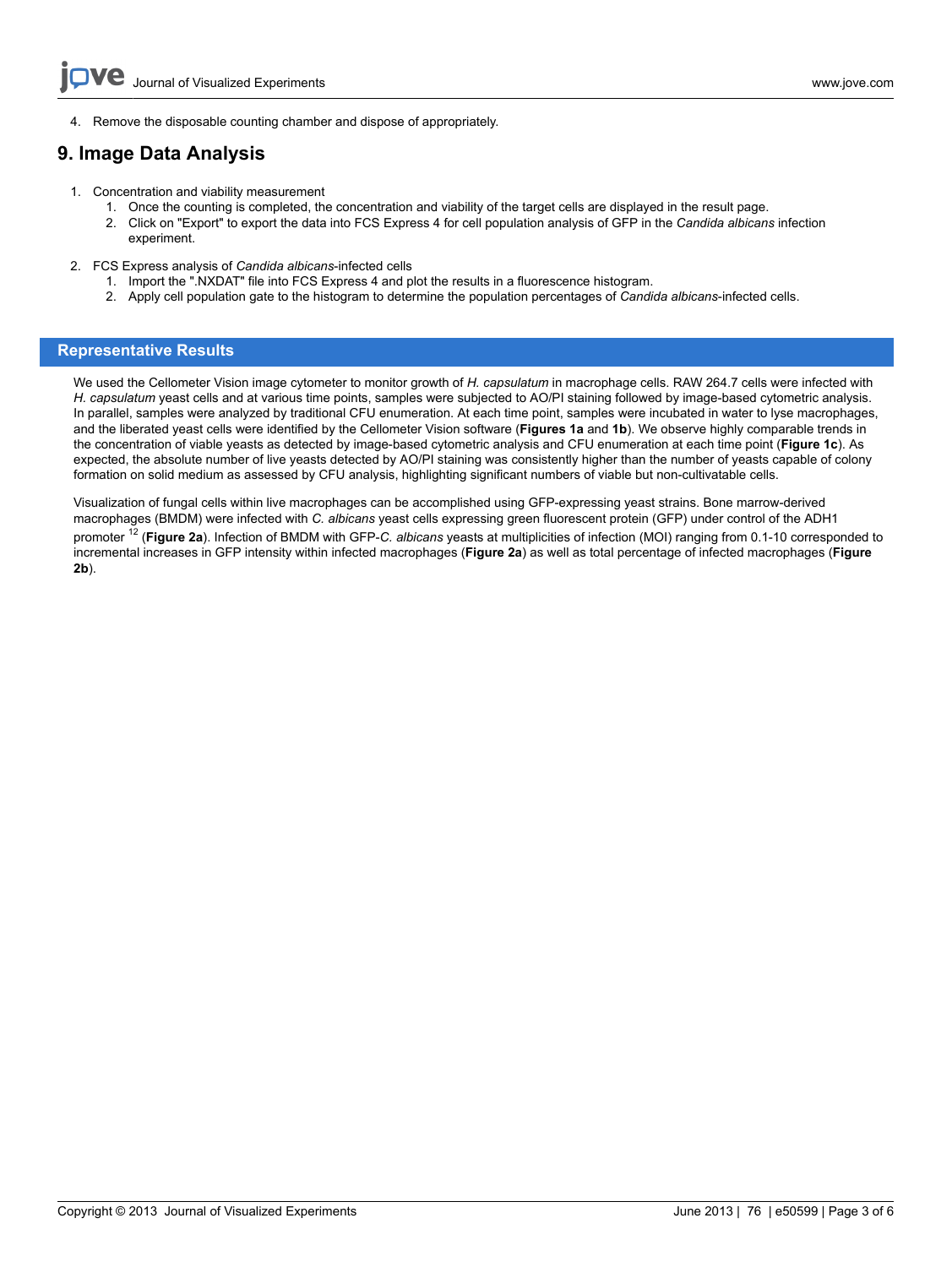

**Figure 1. Comparison of image-based cytometric analysis to CFU enumeration of** *H. capsulatum* **during** *in vitro* **infection of RAW 264.7 macrophages. (a)** RAW 264.7 macrophages were infected with *H. capsulatum* yeasts at an MOI of 0.2. At 24 hr intervals following infection, macrophages were lysed and viable yeasts assessed by AO/PI staining in parallel with CFU enumeration. **(b)** Representative brightfield (BR) and FL1/FL2 (green/red) combined images of AO/PI stained *H. capsulatum* released from lysed RAW 264.7 macrophages. A segmenting algorithm counted only AO and PI positive yeasts in the fluorescent images while the large PI-stained RAW 264.7 macrophages (red) are excluded. Images were captured under 10X magnification. **(c)** Direct comparison of yeast proliferation as assessed by AO/PI staining and CFU enumeration. Linear regression analysis of the growth trends as measured by CFU and Cellometer analysis yield R<sup>2</sup>=0.9927. [Click here to view](http://www.jove.com/files/ftp_upload/50599/50599fig1large.jpg) [larger figure.](http://www.jove.com/files/ftp_upload/50599/50599fig1large.jpg)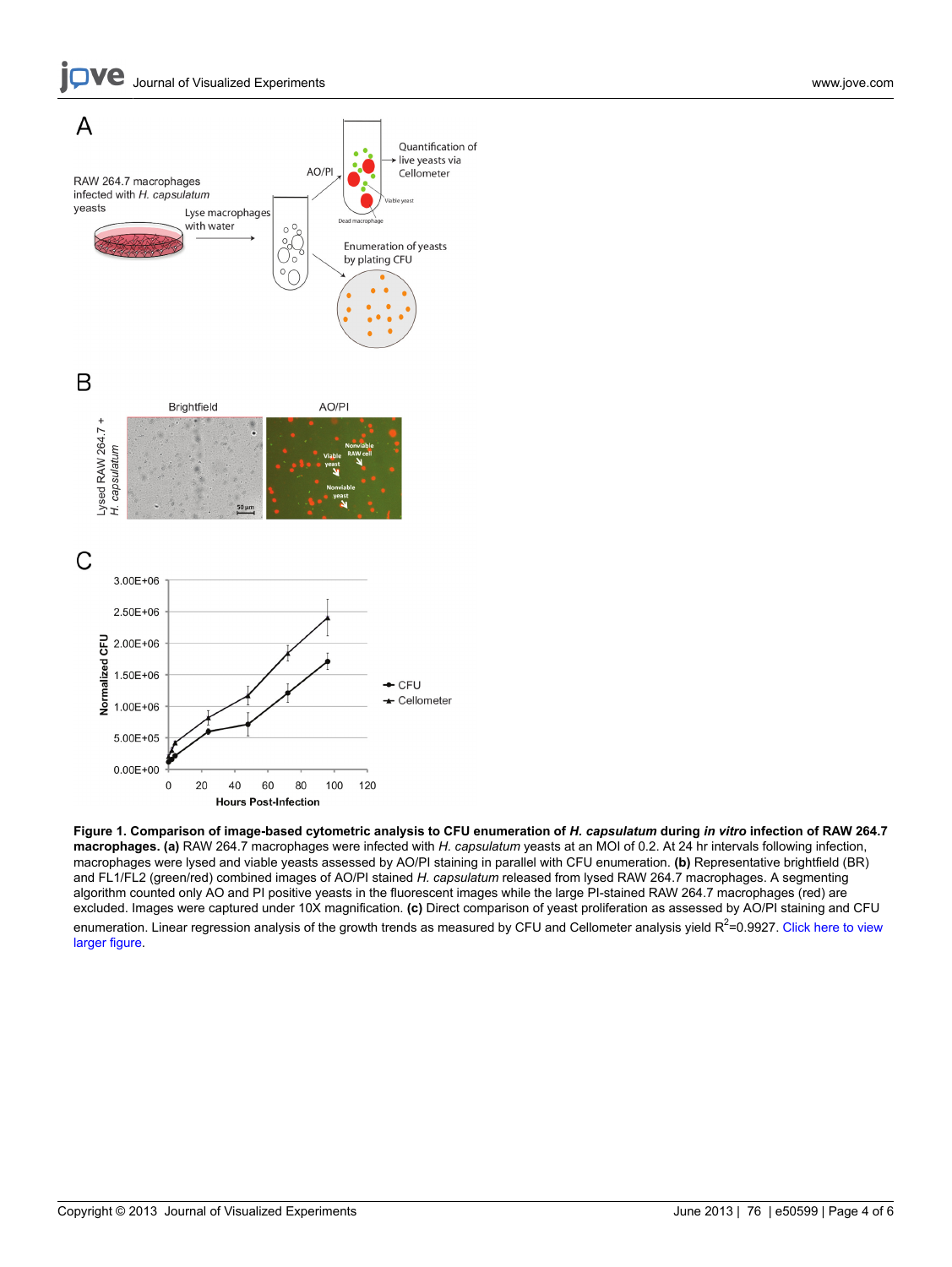

**Figure 2. Quantification of BMDM infection with a GFP-expressing strain of** *C. albicans***. (a)** Captured brightfield (BR) (top) and fluorescent (middle) images of GFP-*C. albicans* infected BMDMs at increasing MOI. Histograms of fluorescence intensities show an increase in GFP fluorescence intensity as the MOI increases, which represents an increase in the number *C. albicans* associated with BMDM cells (bottom). The software identified infected BMDMs based on application of a linear marker at the baseline fluorescence intensity displayed by the uninfected control population (MOI = 0). **(b)** Percent infection as a function of MOI, which shows an increase in infected BMDMs as MOI increases. [Click](http://www.jove.com/files/ftp_upload/50599/50599fig2large.jpg) [here to view larger figure.](http://www.jove.com/files/ftp_upload/50599/50599fig2large.jpg)

#### **Discussion**

Image cytometry allows the user to capture high quality images and, using specialized software, perform rapid quantification of cells. One potential challenge to the adoption of image cytometry in the field of microbial pathogenesis is that the microbes to be counted are present in a mixed population of cells, including mammalian host cells. Here, we demonstrate that image cytometry can be used for the quantification of viable pathogenic yeasts during *in vitro* macrophage infection. Our methodology not only faithfully recapitulates trends in fungal growth and viability observed during *in vitro* macrophage infection assays, but also displays improved sensitivity compared to the traditional CFU assay <sup>13</sup> .

Image cytometry offers several practical advantages when compared with either CFU enumeration or flow cytometry for quantification of yeast cells. When plating CFUs, laboratory workers must plate several dilutions in order to ensure a countable number of cells on each plate, which can be very labor-intensive. Image cytometry eliminates the need for multiple dilutions. Previously, we have shown that colony formation on solid media is often variable, and at very low concentrations fungi may fail to form colonies at all, whereas image cytometry enables enumeration of cells regardless of concentration <sup>13</sup>. The ability to detect and count fungi at very low concentrations can be very useful during early stages of a low-dose infection, or during clearance, when numbers and viability may be at the margin of detection. Additionally, data generated by image cytometry are available instantly, whereas colonies may take several days to become visible. While many fungal species can be detected by flow cytometry, the possibility of cross-contamination is a concern in shared facilities. The counting chamber used in this study offers a significant advantage in terms of biosafety, as it is disposable and self-contained. Furthermore, image cytometry offers the practical advantages of lower price and a smaller footprint when compared with conventional flow cytometry, which can be important for smaller research laboratories <sup>11</sup>.

In addition to its practical advantages, image cytometry of yeast cells provides information that CFU enumeration cannot. First, CFU enumeration is only able to detect fungi that are able to establish colony growth on the medium chosen, which may not accurately represent the number of viable fungi present in an infection experiment in real time. Also, the ability to establish colony growth on solid media can differ when comparing wild-type and mutant strains of fungi, which can be a source of experimental bias <sup>14</sup>, and these hidden biases may be revealed by comparison of image cytometry and CFU quantification of wild-type and mutant strains. Once the behavior of a particular strain has been characterized by both CFU enumeration and image cytometry, we believe that image cytometry can be used as an alternative means of fungal quantification.

One limitation of image cytometry in general is that it does not allow collection of as many data points as flow cytometry. Since the image cytometer derives quantitative data from a limited number of captured images, it is difficult for the system to collect data on hundreds of thousands to millions of cells per sample. However, this limitation may be circumvented by grouping multiple samples into one set of data for analysis in order to reach similar data points as a flow cytometer. We would also like to stress that the AO/PI staining method used here